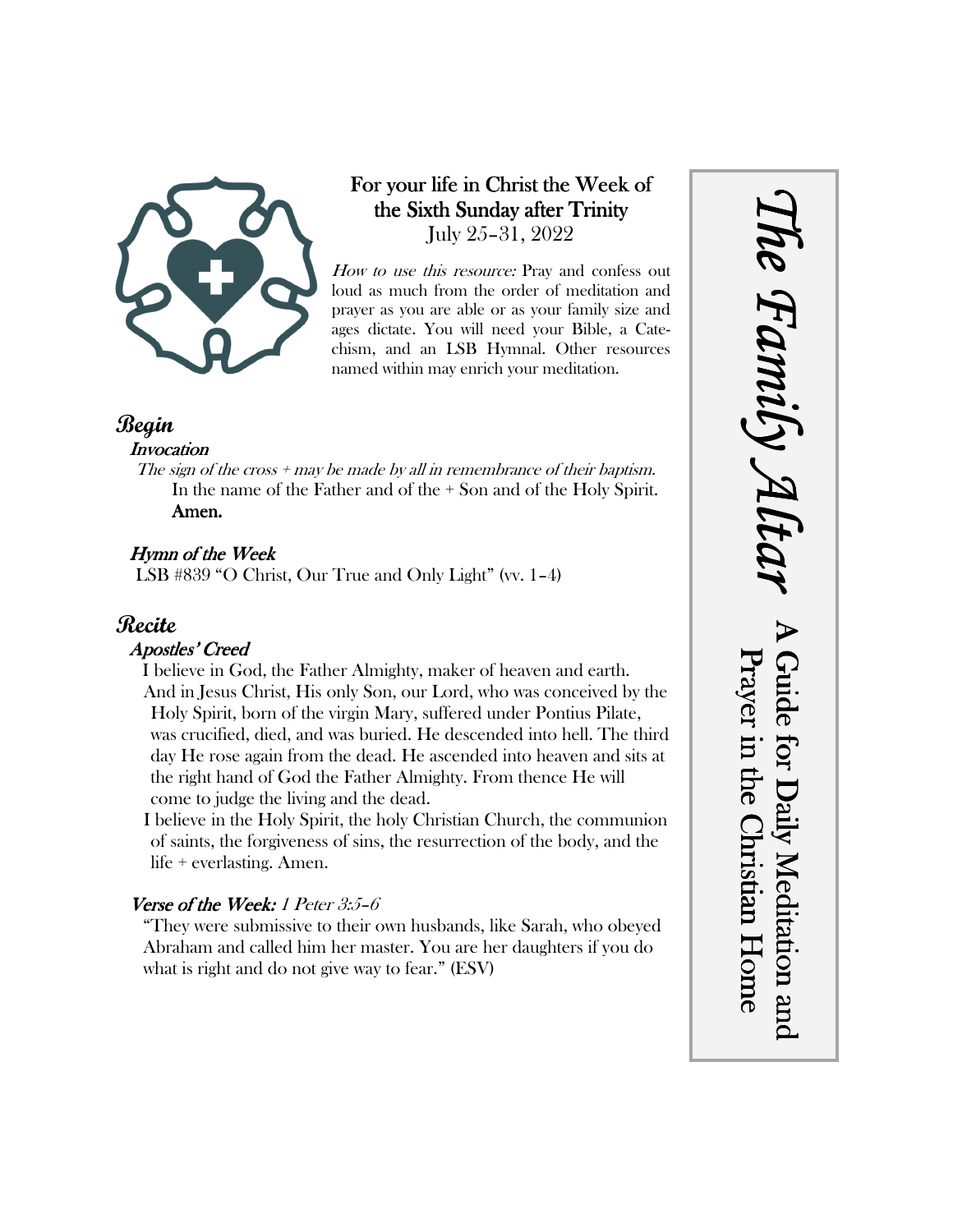# **Meditate**

| <b>Psalm:</b> 60-Day Psalm Schedule |  |
|-------------------------------------|--|
| Meditate                            |  |

|                | Mon.  | Tues.  | Wed.  | Thurs. | Fri. | Sat. | Sun.                     |
|----------------|-------|--------|-------|--------|------|------|--------------------------|
| <b>Morning</b> | 60,61 | 65     | 66    | 68     |      | 73   | 75, 76                   |
| Evening        | 62    | 63, 64 | 67,70 | 69     | 72   | . 4  | $\overline{\phantom{m}}$ |

## Daily Bible Stories

| Day       | <b>Week 47: New Testament Stories</b>                   |
|-----------|---------------------------------------------------------|
| Monday    | The Parable of the Unjust Steward - Luke 16:1-13        |
| Tuesday   | The Parable of the Rich Man and Lazarus – Luke 16:14–31 |
| Wednesday | Faith as a Mustard Seed - Luke 17:1-10                  |
| Thursday  | The Ten Lepers Are Cleansed - Luke 17:11-19             |
| Friday    | The Kingdom of God - Luke 17:20-37                      |
| Saturday  | Look Ahead to Sunday's Readings (see last page)         |
| Sunday    | <b>Attend Divine Service</b>                            |

# Daily Lectionary Readings

| July 25 | 1 Sam 9:1-27, Acts 21:37-22:16   |
|---------|----------------------------------|
| July 26 | 1 Sam 10:1-27, Acts 22:17-29     |
| July 27 | 1 Sam 12:1-25, Acts 22:30-23:11  |
| July 28 | 1 Sam 13:1-18, Acts 23:12-35     |
| July 29 | 1 Sam 14:47-15:9, Acts 24:1-23   |
| July 30 | 1 Sam 15:10-35, Acts 24:24-25:12 |
| July 31 | 1 Sam 16:1-23, Acts 25:13-27     |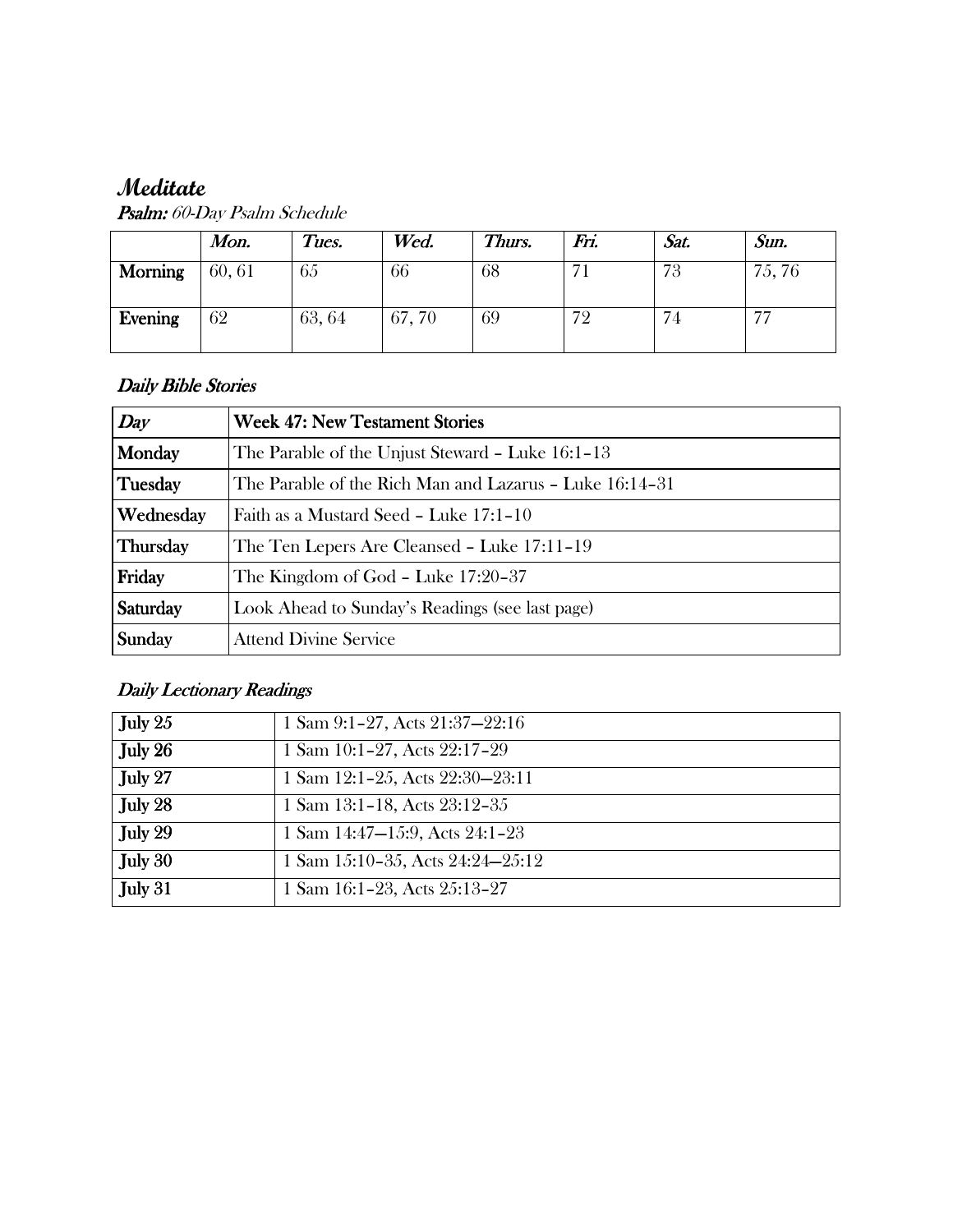# **Study**

#### The Catechism

Participants may choose to study the catechism at their own pace or follow along with the selected portion of the catechism for the week.

Table of Duties: To Husbands and To Wives

#### Catechism In-Depth

1991 Catechism: Page #38 2017 Catechism: Page #35



# **Pray**

Kyrie Lord, have mercy. Christ, have mercy. Lord, have mercy.

#### Lord's Prayer

#### Collect for the Week:

Lord of all power and might, author and giver of all good things, graft into our hearts the love of Your name, increase in us true religion, nourish us with all goodness, and of Your great mercy keep us in the same; through Jesus Christ, Your Son, our Lord, who lives and reigns with You and the Holy Spirit, one God, now and forever. Amen.

#### Daily Themes for Prayer

 Monday: Monday: Pray for faith to live in the promises of Holy Baptism; for one's calling and daily work; for the unemployed; for the salvation and well-being of our neighbors; for schools, colleges, and seminaries; for good government and for peace. Tuesday: Pray for deliverance against temptation and evil; for the addicted and despairing, the tortured and oppressed; for those struggling with besetting sins. Wednesday: Pray for marriage and family, that husbands and wives, parents and children live in ordered harmony according to the Word of God; for parents who must raise children alone; for our communities and neighborhoods. **Thursday:** Pray for the Church and her pastors; for teachers, deacons, deaconesses, and other church workers; for missionaries and for all who serve the Church; for fruitful and salutary use of the blessed sacrament of Christ's body and blood. **Friday:** Pray for the preaching of the holy cross of our Lord Jesus Christ and for the spread of His knowledge throughout the whole world; for the persecuted and oppressed; for the sick and dying. **Saturday:** Pray for faithfulness to the end; for the renewal of those who are withering in the faith or have fallen away; for receptive hearts and minds to God's Word on the Lord's Day; for pastors and people as they prepare to administer and receive Christ's holy gifts. Sunday: Pray for the joy of the resurrection among us; for the fruit of faith nourished by the Word and Sacraments.

Morning or Evening Prayer from the Catechism